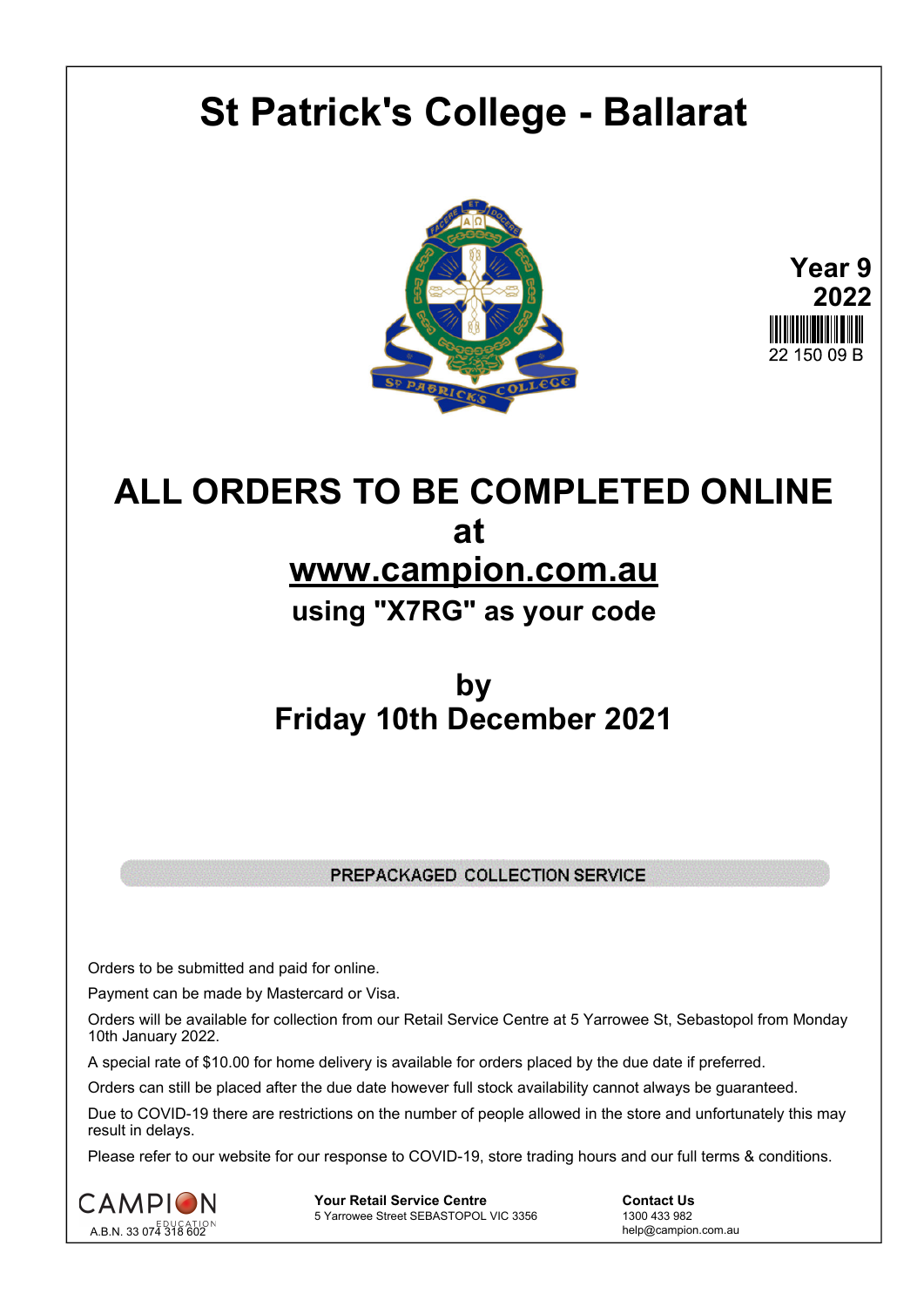| TICK THE BOX FOR THE ITEMS REQUIRED                                                                                                                                                   |         |                          |                        | TICK THE BOX FOR THE ITEMS REQUIRED - |                                                                                                                   |
|---------------------------------------------------------------------------------------------------------------------------------------------------------------------------------------|---------|--------------------------|------------------------|---------------------------------------|-------------------------------------------------------------------------------------------------------------------|
| <b>Description</b>                                                                                                                                                                    | Price   |                          | lV                     | Location                              | V<br>Price<br><b>Description</b><br>Location                                                                      |
| Year 9                                                                                                                                                                                |         |                          |                        |                                       | Mathomat retained from previous year acceptable.<br>P56412<br>$35\Box$                                            |
| Please note that there are digital products (eCode or cCode) on this Resource List. These                                                                                             |         |                          |                        |                                       | Retain from previous year.                                                                                        |
| products are single user licenses and are only valid for 1 year (unless otherwise stated).<br>Digital resources cannot be returned, refunded or exchanged if you do change your mind, |         |                          |                        |                                       | <b>MATHEMATICS - PRE GENERAL</b>                                                                                  |
| even if you haven't used or activated them. We recommend you please order your items                                                                                                  |         |                          |                        |                                       | SPC Mathematics Pre General Print Textbook Year 9 \$13.00<br>36 ORDER ONLINE C05495                               |
| carefully ensuring the correct resources are selected for your child's subjects.                                                                                                      |         |                          |                        |                                       | 1 x Calculator Texas Scientific TI-30XB Multiview  \$35.95<br>P55278<br>$37\Box$<br>Retain from previous year.    |
|                                                                                                                                                                                       |         |                          |                        |                                       | P55152<br>$38$ $\Box$                                                                                             |
| <b>COMPUTING</b>                                                                                                                                                                      |         |                          |                        |                                       | 1 x Graph Book A4 10mm Grid Squares 96 pages  \$2.10<br>P51941<br>$39$ $\Box$                                     |
|                                                                                                                                                                                       |         |                          | $1$ $\Box$             | P55151                                | P52455<br>1 x Mathomat V3 - Designer Pack in wallet with Poster. \$12.95<br>$40$ $\Box$                           |
| 1 x Earphones Stereo Ultra Lightweight With Adapter  \$13.95                                                                                                                          |         |                          | $2\Box$                | P50345                                | Mathomat retained from previous year acceptable.                                                                  |
| 1 x USB Pocket Flash Drive 32GB - NO RETURNS  \$13.95                                                                                                                                 |         |                          | $3\Box$                | P52086                                | P56412<br>Retain from previous year.                                                                              |
| <b>DESIGN TECHNOLOGY - METAL</b>                                                                                                                                                      |         |                          |                        |                                       |                                                                                                                   |
| 1 x Display Book A4 20 Pocket Black Refillable \$2.00                                                                                                                                 |         |                          | $4\Box$                | P55442                                | <b>MATHEMATICS - PRE METHODS</b>                                                                                  |
| 1 x Safety Glasses Norton/Radar Clear Wrap Around  \$6.35                                                                                                                             |         | $5\Box$                  |                        | P56428                                | SPC Mathematics Pre Methods Print Textbook Year 9., \$13.00<br>42 ORDER ONLINE C05496                             |
| Retain from previous year.                                                                                                                                                            |         |                          |                        |                                       | 1 x Calculator Texas Scientific TI-30XB Multiview  \$35.95<br>$43$ $\Box$<br>P55278<br>Retain from previous year. |
| <b>DESIGN TECHNOLOGY - WOOD</b>                                                                                                                                                       |         |                          |                        |                                       | P55152<br>44 □                                                                                                    |
| 1 x Display Book A4 20 Pocket Black Refillable \$2.00                                                                                                                                 |         |                          | $6$ $\Box$             | P55442                                | 1 x Graph Book A4 10mm Grid Squares 96 pages  \$2.10<br>$45\Box$<br>P51941                                        |
| 1 x Safety Glasses Norton/Radar Clear Wrap Around  \$6.35                                                                                                                             |         | $7\Box$                  |                        | P56428                                | P52455<br>1 x Mathomat V3 - Designer Pack in wallet with Poster. \$12.95<br>46 □                                  |
| Retain from previous year.                                                                                                                                                            |         |                          |                        |                                       | Mathomat retained from previous year acceptable.                                                                  |
| <b>ENGLISH</b>                                                                                                                                                                        |         |                          |                        |                                       | P56412<br>Retain from previous year.                                                                              |
| 1 x Oxford Australian Pocket Dictionary (8E) (H/B)                                                                                                                                    | \$29.95 |                          | $8$ $\Box$             | P15844                                | <b>MEDIA</b>                                                                                                      |
| Retain from previous year.                                                                                                                                                            |         |                          |                        |                                       | P55151                                                                                                            |
| 1 x Connecting English Skills Workbook Yr 9 (Print & \$24.95)                                                                                                                         |         |                          | 9 □                    | P06312                                | 1 x Earphones Stereo Ultra Lightweight With Adapter  \$13.95 49<br>P50345                                         |
| Digital) [Bittner, Dixon, McGowan & Renouf]                                                                                                                                           |         |                          |                        |                                       |                                                                                                                   |
| 1 x Giver, The (Collins Modern Classics) [Lois Lowry]  \$14.99                                                                                                                        |         | $10$ $\Box$              |                        | P02933                                | <b>MUSIC PERFORMANCE</b>                                                                                          |
| 1 x Outsiders, The (Puffin) [S E Hinton]  \$16.99                                                                                                                                     |         | 11 $\Box$                |                        | P13987<br>P55135                      | 1 x Display Book A4 20 Pocket Black Refillable \$2.00<br>$50$ $\Box$<br>P55442                                    |
|                                                                                                                                                                                       |         | 12 $\Box$<br>$13$ $\Box$ |                        | P55151                                | 1 x Earphones Stereo Ultra Lightweight With Adapter  \$13.95<br>P50345<br>51 $\Box$                               |
|                                                                                                                                                                                       |         | 14 $\Box$                |                        | P55709                                | 1 x Music Book A4 48 Page Feint & Staved \$2.30<br>P55907<br>$52 \Box$                                            |
| 1 x Loose Leaf Refills Reinforced A4 7mm Pkt 50  \$2.10 15                                                                                                                            |         |                          |                        | P56387                                | <b>RELIGIOUS EDUCATION</b>                                                                                        |
|                                                                                                                                                                                       |         |                          |                        | P56328                                | 1 x NRSV Catholic Youth Bible International Edition H/B \$65.95 53<br>P15489                                      |
| <b>FOOD STUDIES</b>                                                                                                                                                                   |         |                          |                        |                                       | Previous edition is acceptable. Retain from previous year.                                                        |
|                                                                                                                                                                                       |         |                          |                        |                                       | P55152                                                                                                            |
| 1 x Display Book A4 20 Pocket Black Refillable \$2.00 17                                                                                                                              |         |                          |                        | P55442                                |                                                                                                                   |
| <b>HEALTH</b>                                                                                                                                                                         |         |                          |                        |                                       | <b>SCIENCE</b><br>P55151                                                                                          |
|                                                                                                                                                                                       |         |                          |                        | P55151                                |                                                                                                                   |
| <b>HUMANITIES</b>                                                                                                                                                                     |         |                          |                        |                                       | <b>SYSTEMS ENGINEERING</b>                                                                                        |
|                                                                                                                                                                                       |         |                          |                        | P55152                                | 1 x Computer Mouse Optical USB/PS2 \$12.95<br>P55345<br>56 □<br>Retain from previous year.                        |
| <b>JAPANESE</b>                                                                                                                                                                       |         |                          |                        |                                       | 1 x Display Book A4 20 Pocket Black Refillable \$2.00<br>P55442<br>57 T                                           |
| 1 x iiTomo 3&4 SB/AB/EB 2E [Burrows et al] \$89.95 20 □                                                                                                                               |         |                          |                        | P19827                                | <b>THEATRE STUDIES</b>                                                                                            |
|                                                                                                                                                                                       |         | 21 $\Box$                |                        | P55135                                |                                                                                                                   |
|                                                                                                                                                                                       |         | 22 $\Box$                |                        | P55151                                | P55151<br>$58$ $\Box$<br>1 x Display Book A4 20 Pocket Black Refillable \$2.00<br>P55442                          |
| 1 x Earphones Stereo Ultra Lightweight With Adapter  \$13.95                                                                                                                          |         | 23 $\Box$                |                        | P50345                                | $59$ $\Box$                                                                                                       |
| 1 x Graph Book A4 10mm Grid Squares 96 pages  \$2.10 24                                                                                                                               |         |                          |                        | P51941                                | <b>VISUAL COMMUNICATION DESIGN</b>                                                                                |
|                                                                                                                                                                                       |         |                          |                        | P56328                                | 1 x Display Book A3 20 Pocket Foldermate Black (Non-\$9.95<br>P52187<br>$60$ $\Box$                               |
| <b>LITERACY DEVELOPMENT</b>                                                                                                                                                           |         |                          |                        |                                       | 1 x Pen Felt Tip Triplus Fineliner Black\$2.20<br>P56141<br>$61$ $\Box$                                           |
|                                                                                                                                                                                       |         |                          |                        | P55152                                | 1 x Pencil Mechanical Faber 0.5mm with spare Eraser \$3.75 62<br>P56288                                           |
| 1 x Display Book A4 20 Pocket Black Refillable \$2.00 27                                                                                                                              |         |                          |                        | P55442                                |                                                                                                                   |
| <b>LITERACY SUPPORT</b>                                                                                                                                                               |         |                          |                        |                                       | <b>GENERAL STATIONERY</b>                                                                                         |
|                                                                                                                                                                                       |         |                          |                        | P55152                                | P55340<br>$63$ $\Box$                                                                                             |
| 1 x Display Book A4 20 Pocket Black Refillable \$2.00 29                                                                                                                              |         |                          |                        | P55442                                | P55518<br>64 $\Box$                                                                                               |
| <b>MATHEMATICS - FOUNDATION</b>                                                                                                                                                       |         |                          |                        |                                       | P55652<br>$65$ $\Box$                                                                                             |
| SPC Mathematics Foundation Print Textbook Year 9 \$13.00                                                                                                                              |         |                          | 30 ORDER ONLINE C05497 |                                       | 66 □<br>P50613                                                                                                    |
| 1 x Calculator Texas Scientific TI-30XB Multiview  \$35.95 31                                                                                                                         |         |                          |                        | P55278                                | P56094<br>1 x Pen Ballpoint Cap Type Black Medium  \$0.35<br>67 $\Box$                                            |
| Retain from previous year.                                                                                                                                                            |         |                          |                        |                                       | 1 x Pen Ballpoint Cap Type Blue Medium \$0.35<br>P56095<br>68 □                                                   |
|                                                                                                                                                                                       |         | 32 $\Box$                |                        | P55152                                | 1 x Pen Ballpoint Cap Type Red Medium \$0.35<br>P56096<br>$69$ $\Box$                                             |
| 1 x Graph Book A4 96 page 10mm Grid Squares \$2.10                                                                                                                                    |         | $33$ $\Box$              |                        | P51941                                | P56182<br>70 □                                                                                                    |
| 1 x Mathomat V3 - Designer Pack in wallet with Poster. \$12.95 34                                                                                                                     |         |                          |                        | P52455                                | P56186<br>71 □                                                                                                    |

| TICK THE BOX FOR THE ITEMS REQUIRED-                                                                               |        |                       |                        |                    |
|--------------------------------------------------------------------------------------------------------------------|--------|-----------------------|------------------------|--------------------|
| <b>Description</b><br>Price                                                                                        |        |                       |                        | Location           |
| Mathomat retained from previous year acceptable.                                                                   | 35     |                       |                        | P56412             |
| Retain from previous year.                                                                                         |        |                       |                        |                    |
| <b>MATHEMATICS - PRE GENERAL</b>                                                                                   |        |                       |                        |                    |
| SPC Mathematics Pre General Print Textbook Year 9 \$13.00                                                          |        |                       | 36 ORDER ONLINE C05495 |                    |
| 1 x Calculator Texas Scientific TI-30XB Multiview  \$35.95<br>Retain from previous year.                           |        | 37 I                  |                        | P55278             |
|                                                                                                                    | 38     | $\mathbf{I}$          |                        | P55152             |
| 1 x Graph Book A4 10mm Grid Squares 96 pages  \$2.10                                                               |        | $39$ $\Box$           |                        | P51941             |
| 1 x Mathomat V3 - Designer Pack in wallet with Poster. \$12.95<br>Mathomat retained from previous year acceptable. | 40     | □                     |                        | P52455             |
| 1 x Ruler MadMaths Formulas Version  \$9.55<br>Retain from previous year.                                          | 41     | $\mathbf{I}$          |                        | P56412             |
| <b>MATHEMATICS - PRE METHODS</b>                                                                                   |        |                       |                        |                    |
| SPC Mathematics Pre Methods Print Textbook Year 9., \$13.00                                                        |        |                       | 42 ORDER ONLINE C05496 |                    |
| 1 x Calculator Texas Scientific TI-30XB Multiview  \$35.95<br>Retain from previous year.                           |        | $43$ $\Box$           |                        | P55278             |
|                                                                                                                    | 44     | $\mathbf{I}$          |                        | P55152             |
| 1 x Graph Book A4 10mm Grid Squares 96 pages  \$2.10                                                               |        | 45 <b>I</b>           |                        | P51941             |
| 1 x Mathomat V3 - Designer Pack in wallet with Poster. \$12.95<br>Mathomat retained from previous year acceptable. |        | 46 ∩                  |                        | P52455             |
| 1 x Ruler MadMaths Formulas Version  \$9.55<br>Retain from previous year.                                          | 47     | $\mathbf{I}$          |                        | P56412             |
| <b>MEDIA</b>                                                                                                       |        |                       |                        |                    |
|                                                                                                                    |        | 48 I I                |                        | P <sub>55151</sub> |
| 1 x Earphones Stereo Ultra Lightweight With Adapter  \$13.95                                                       |        | 49 1                  |                        | P50345             |
| <b>MUSIC PERFORMANCE</b>                                                                                           |        |                       |                        |                    |
| 1 x Display Book A4 20 Pocket Black Refillable \$2.00                                                              |        | 50 I I                |                        | P55442             |
| 1 x Earphones Stereo Ultra Lightweight With Adapter  \$13.95                                                       |        | 51 $\Box$             |                        | P50345             |
| 1 x Music Book A4 48 Page Feint & Staved \$2.30                                                                    |        | 52 $\Box$             |                        | P55907             |
| <b>RELIGIOUS EDUCATION</b>                                                                                         |        |                       |                        |                    |
| 1 x NRSV Catholic Youth Bible International Edition H/B\$65.95                                                     |        | $53$ $\Box$           |                        | P15489             |
| Previous edition is acceptable. Retain from previous year.                                                         |        |                       |                        |                    |
|                                                                                                                    |        |                       |                        | P55152             |
| <b>SCIENCE</b>                                                                                                     |        |                       |                        |                    |
|                                                                                                                    |        | $55$ $\Box$           |                        | P55151             |
| <b>SYSTEMS ENGINEERING</b>                                                                                         |        |                       |                        |                    |
| 1 x Computer Mouse Optical USB/PS2 \$12.95                                                                         |        | $56$ $\Box$           |                        | P55345             |
| Retain from previous year.                                                                                         |        |                       |                        |                    |
| 1 x Display Book A4 20 Pocket Black Refillable \$2.00                                                              |        | 57 $\Box$             |                        | P55442             |
| <b>THEATRE STUDIES</b>                                                                                             |        |                       |                        |                    |
|                                                                                                                    |        | 58 $\Box$             |                        | P55151             |
| 1 x Display Book A4 20 Pocket Black Refillable \$2.00                                                              |        | $59$ $\Box$           |                        | P55442             |
| <b>VISUAL COMMUNICATION DESIGN</b>                                                                                 |        |                       |                        |                    |
| 1 x Display Book A3 20 Pocket Foldermate Black (Non-\$9.95                                                         |        | 60 LI                 |                        | P52187             |
| 1 x Pen Felt Tip Triplus Fineliner Black \$2.20                                                                    | 61     | $\blacksquare$        |                        | P56141             |
| 1 x Pencil Mechanical Faber 0.5mm with spare Eraser                                                                | \$3.75 | $62$ $\Box$           |                        | P56288             |
|                                                                                                                    |        |                       |                        |                    |
| <b>GENERAL STATIONERY</b>                                                                                          |        |                       |                        |                    |
|                                                                                                                    |        | $63$ $\Box$           |                        | P55340             |
| 1 x Eraser Plastic Pencil Medium - Faber  \$0.75                                                                   |        | 64 I D                |                        | P55518             |
| 1 x Highlighter Marker - Pkt 4 Assorted \$7.70                                                                     |        | $65$ $\Box$<br>66 I D |                        | P55652<br>P50613   |
| 1 x Pen Ballpoint Cap Type Black Medium  \$0.35                                                                    |        | 67 $\Box$             |                        | P56094             |
| 1 x Pen Ballpoint Cap Type Blue Medium \$0.35                                                                      |        | 68 □                  |                        | P56095             |
| 1 x Pen Ballpoint Cap Type Red Medium \$0.35                                                                       |        | $69$ $\Box$           |                        | P56096             |
|                                                                                                                    |        | 70 □                  |                        | P56182             |
|                                                                                                                    |        |                       |                        |                    |